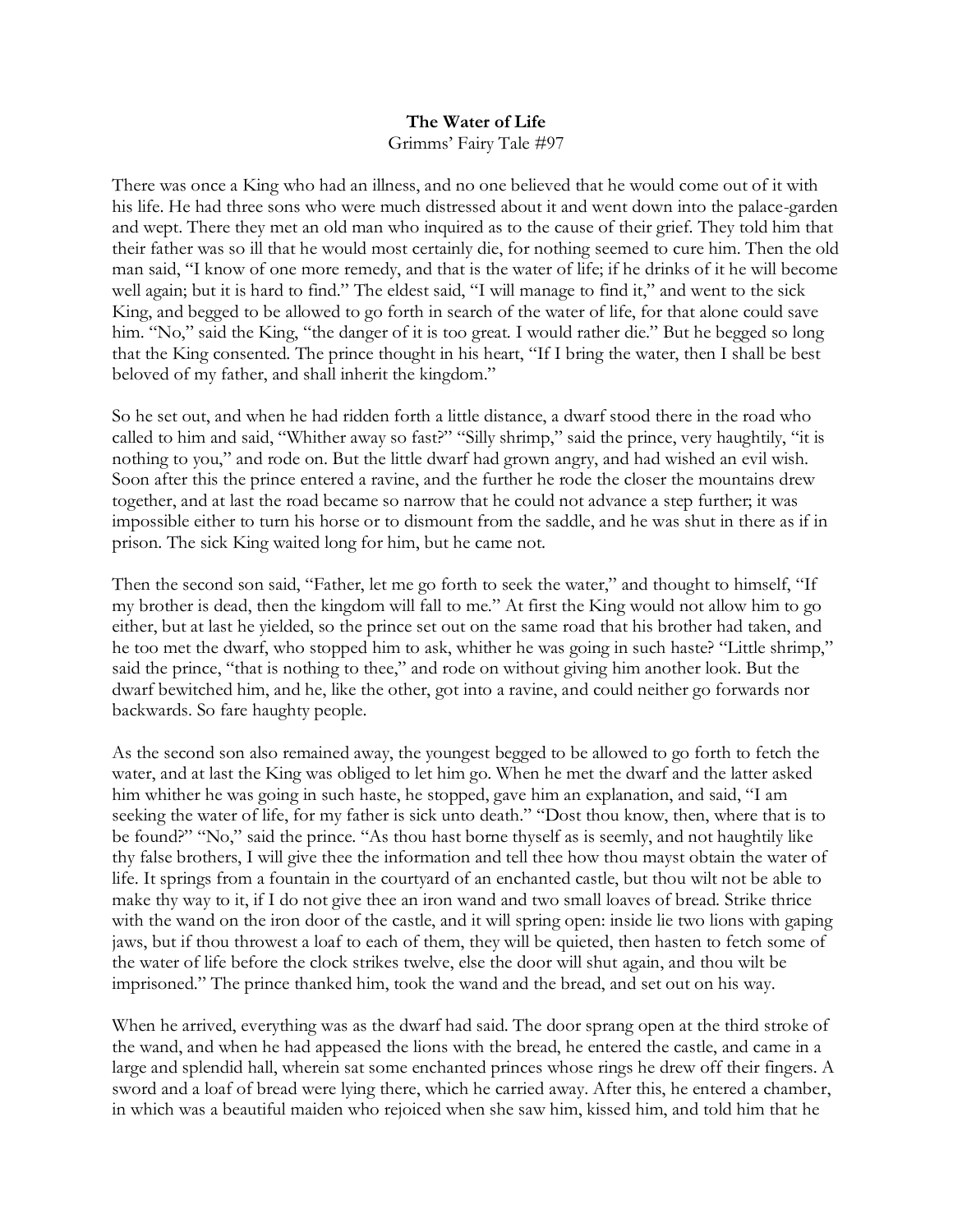had delivered her, and should have the whole of her kingdom, and that if he would return in a year their wedding should be celebrated; likewise she told him where the spring of the water of life was, and that he was to hasten and draw some of it before the clock struck twelve. Then he went onwards, and at last entered a room where there was a beautiful newly-made bed, and as he was very weary, he felt inclined to rest a little. So he lay down and fell asleep. When he awoke, it was striking a quarter to twelve. He sprang up in a fright, ran to the spring, drew some water in a cup which stood near, and hastened away. But just as he was passing through the iron door, the clock struck twelve, and the door fell to with such violence that it carried away a piece of his heel. He, however, rejoicing at having obtained the water of life, went homewards, and again passed the dwarf. When the latter saw the sword and the loaf, he said, "With these thou hast won great wealth; with the sword thou canst slay whole armies, and the bread will never come to an end."

But the prince would not go home to his father without his brothers, and said, "Dear dwarf, canst thou not tell me where my two brothers are? They went out before I did in search of the water of life, and have not returned." "They are imprisoned between two mountains," said the dwarf. "I have condemned them to stay there, because they were so haughty." Then the prince begged until the dwarf released them; he warned him, however, and said, "Beware of them, for they have bad hearts." When his brothers came, he rejoiced, and told them how things had gone with him, that he had found the water of life, and had brought a cupful away with him, and had delivered a beautiful princess, who was willing to wait a year for him, and then their wedding was to be celebrated, and he would obtain a great kingdom.

After that they rode on together, and chanced upon a land where war and famine reigned, and the King already thought he must perish, for the scarcity was so great. Then the prince went to him and gave him the loaf, wherewith he fed and satisfied the whole of his kingdom, and then the prince gave him the sword also, wherewith he slew the hosts of his enemies, and could now live in rest and peace. The prince then took back his loaf and his sword, and the three brothers rode on. But after this they entered two more countries where war and famine reigned, and each time the prince gave his loaf and his sword to the Kings, and had now delivered three kingdoms, and after that they went on board a ship and sailed over the sea.

During the passage, the two eldest conversed apart and said, "The youngest has found the water of life and not we, for that our father will give him the kingdom — the kingdom which belongs to us, and he will rob us of all our fortune." They then began to seek revenge, and plotted with each other to destroy him. They waited until once when they found him fast asleep, then they poured the water of life out of the cup, and took it for themselves, but into the cup they poured salt sea-water. Now therefore, when they arrived at home, the youngest took his cup to the sick King in order that he might drink out of it, and be cured. But scarcely had he drunk a very little of the salt sea-water than he became still worse than before. And as he was lamenting over this, the two eldest brothers came, and accused the youngest of having intended to poison him, and said that they had brought him the true water of life, and handed it to him. He had scarcely tasted it, when he felt his sickness departing, and became strong and healthy as in the days of his youth. After that they both went to the youngest, mocked him, and said, "You certainly found the water of life, but you have had the pain, and we the gain; you should have been sharper, and should have kept your eyes open. We took it from you whilst you were asleep at sea, and when a year is over, one of us will go and fetch the beautiful princess. But beware that you do not disclose aught of this to our father; indeed he does not trust you, and if you say a single word, you shall lose your life into the bargain, but if you keep silent, you shall have it as a gift."